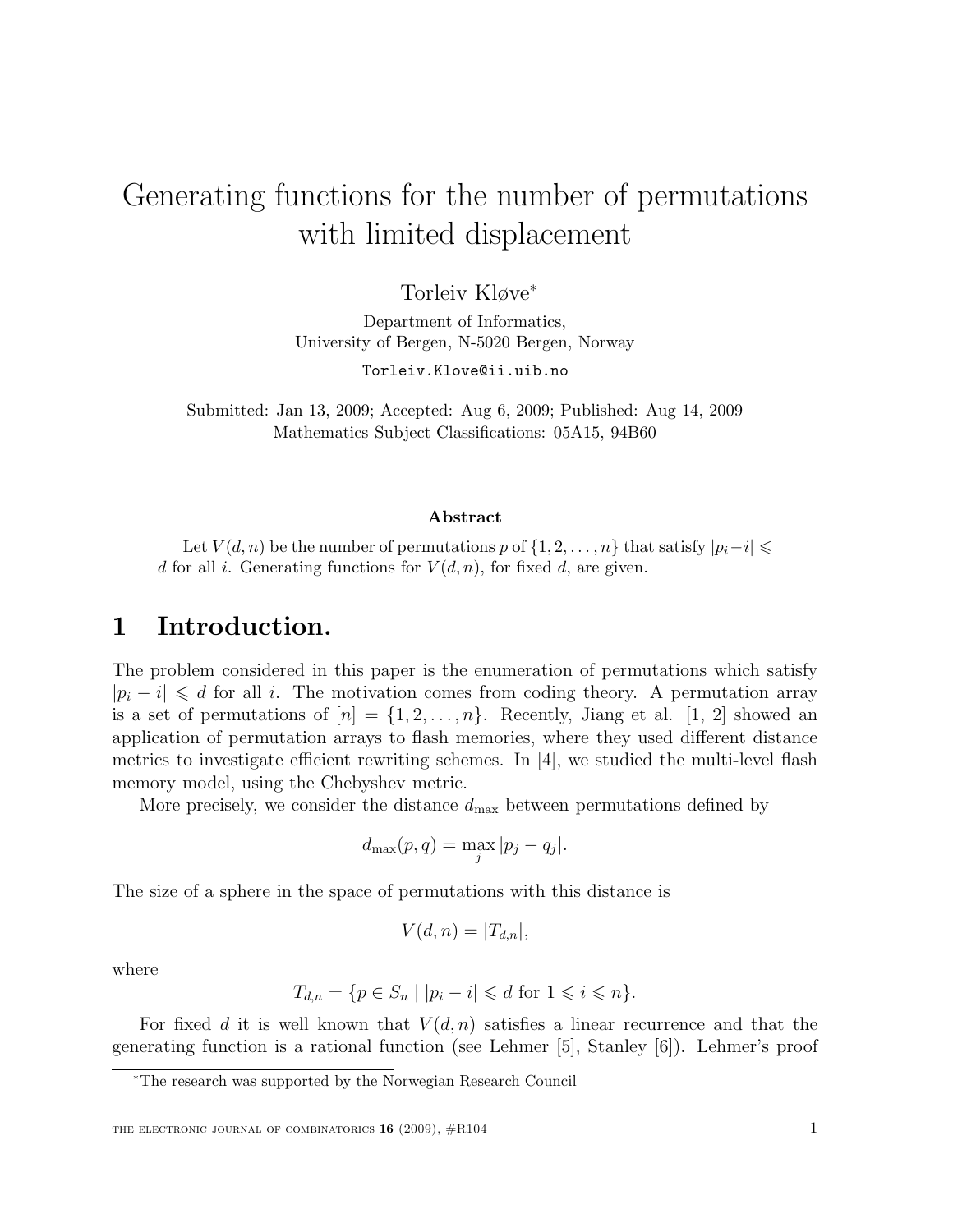was based on writing  $V(d, n)$  as a permanent of a suitable matrix. He only considered  $d \leq 3$ . Stanley's proof is general and uses the transfer-matrix method, see [6, 4.7.7]. In [3] we studied  $V(d, n)$  for general d, using permanent methods.

In the present paper we introduce two related new transfer-matrix methods. The advantage is that the underlying matrix has a small size.

#### 2 First transfer-matrix method.

Let

$$
X = \{(x_1, x_2, \dots, x_d) \mid d \geqslant x_1 \geqslant x_2 \geqslant \dots \geqslant x_d \geqslant 0\}.
$$

It easy to see that  $|X| = \binom{2d}{d}$  $\binom{2d}{d}$ .

For  $1 \leq j \leq d+1$  and  $\mathbf{x} \in X$  we define

$$
\mathbf{x}^{j} = (x_1 + 1, x_2 + 1, \dots, x_{j-1} + 1, x_{j+1}, x_{j+2}, \dots, x_d, 0).
$$

In particular,

$$
\mathbf{x}^1 = (x_2, x_3, \dots, x_d, 0)
$$
 and  $\mathbf{x}^{d+1} = (x_1 + 1, x_2 + 1, \dots, x_d + 1).$ 

Let T be the  $|X| \times |X|$  transfer matrix where the rows and columns are indexed by  $X$ , and where

if 
$$
x_1 < d
$$
, then\n
$$
\begin{cases}\n t_{\mathbf{x},\mathbf{x}^j} = 1 & \text{for } j = 1, 2, \dots, d+1 \\
 t_{\mathbf{x},\mathbf{y}} = 0 & \text{otherwise,} \\
 t_{\mathbf{x},\mathbf{x}^1} = 1 & \text{otherwise,} \\
 t_{\mathbf{x},\mathbf{y}} = 0 & \text{otherwise,}\n\end{cases}
$$

**Theorem 1.** For  $d \geq 1$ ,  $V(d, n)$  has generating function

$$
\sum_{n=0}^{\infty} V(d,n) z^n = \frac{\det(K)}{\det(I - zT)} = \frac{f_d(z)}{g_d(z)},\tag{1}
$$

.

where K denotes the matrix obtained by removing the first row (row  $\mathbf{0}$ ) and the first column (column  $\mathbf{0}$ ) of  $(I - zT)$ , and

$$
\gcd(f_d(z), g_d(z)) = 1.
$$

**Example 1.** For  $d = 1$ , the transfer matrix is

| $\mathbf x$ | $\mathbf{v}$ : | (0) | (1) |
|-------------|----------------|-----|-----|
| (0)         |                |     |     |
| (1)         |                |     |     |

Hence

$$
\sum_{n=0}^{\infty} V(1, n) z^n = \frac{\det(1)}{\det \begin{bmatrix} 1 - z & -z \\ -z & 1 \end{bmatrix}} = \frac{1}{1 - z - z^2}
$$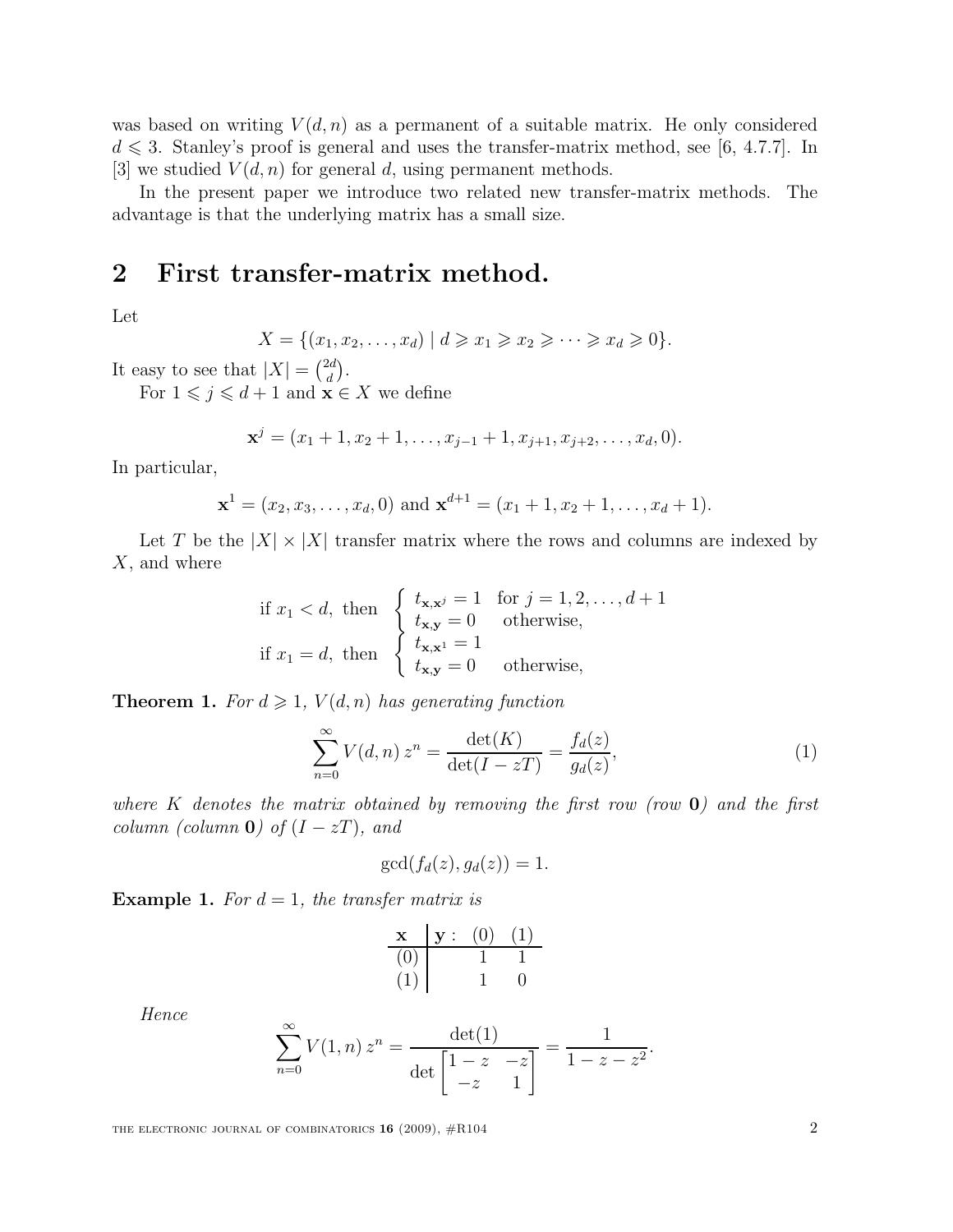We recover equation (37) in Example 4.7.7 in Stanley [6], in which the underlying matrix is of dimension  $7 \times 7$ . Our matrix T is of dimension  $2 \times 2$ .

**Example 2.** For  $d = 2$ , our transfer matrix is

| $\mathbf{X}$  | y: | (00) | (10) | (11) | (20) | (21) | $\left( 22\right)$ |
|---------------|----|------|------|------|------|------|--------------------|
| (00)          |    |      |      |      |      |      |                    |
| (10)          |    |      |      |      |      |      |                    |
| (11)          |    |      |      |      |      |      |                    |
| (20)          |    |      |      |      |      |      |                    |
| (21)          |    |      |      |      |      |      |                    |
| $^{\prime}22$ |    |      | . .  | 0    |      |      |                    |

Hence

$$
\sum_{n=0}^{\infty} V(1,n) z^n = \frac{\begin{bmatrix} 1 & 0 & -z & -z & 0 \\ -z & 1 & -z & 0 & -z \\ 0 & 0 & 1 & 0 & 0 \\ -z & 0 & 0 & 1 & 0 \\ 0 & 0 & -z & 0 & 1 \end{bmatrix}}{\det \begin{bmatrix} 1-z & -z & -z & 0 & 0 & 0 \\ -z & 1 & 0 & -z & -z & 0 \\ 0 & -z & 1 & -z & 0 & -z \\ -z & 0 & 0 & 1 & 0 & 0 \\ 0 & -z & 0 & 0 & 1 & 0 \\ 0 & 0 & 0 & -z & 0 & 1 \end{bmatrix}}
$$

$$
= \frac{1-z^2}{1-z-2z^2-2z^3-2z^4+z^5+z^6}
$$

$$
= \frac{1-z}{1-2z-2z^3+z^5}.
$$

We recover the equation just before Example 4.7.17 in Stanley [6].

We now give a proof of Theorem 1.

*Proof.* For  $\mathbf{x} \in X$ , let  $A_{\mathbf{x}}$  be the infinite matrix  $(a_{i,j})$  be defined by

$$
a_{i,j} = 0 \text{ for } j > i + d \text{ or } i > j + d,
$$
  
\n
$$
a_{i,j} = 0 \text{ for } 1 \leq j \leq d \text{ and } j + d - x_j < i \leq j + d,
$$
  
\n
$$
a_{i,j} = 1 \text{ otherwise.}
$$

Let D be the directed graph whose vertices are  $\{A_{\mathbf{x}} \mid \mathbf{x} \in X\}$ . The arcs in D are  $(A_{\mathbf{x}}, A_{\mathbf{y}})$  where the matrix  $A_{\mathbf{y}}$  can be obtained by removing the first row and the j'th column  $(j = 1, 2, \ldots, d+1)$  of  $A_{\mathbf{x}}$ . By the definition of T we see that the adjacency matrix of  $D$  is exactly T. By Stanley [6, Theorem 4.7.2], the right hand side of (1) is

$$
\frac{\det(K)}{\det(I - zT)} = \sum_{n=0}^{\infty} v(n)z^n,
$$

THE ELECTRONIC JOURNAL OF COMBINATORICS  $16$  (2009),  $\#R104$  3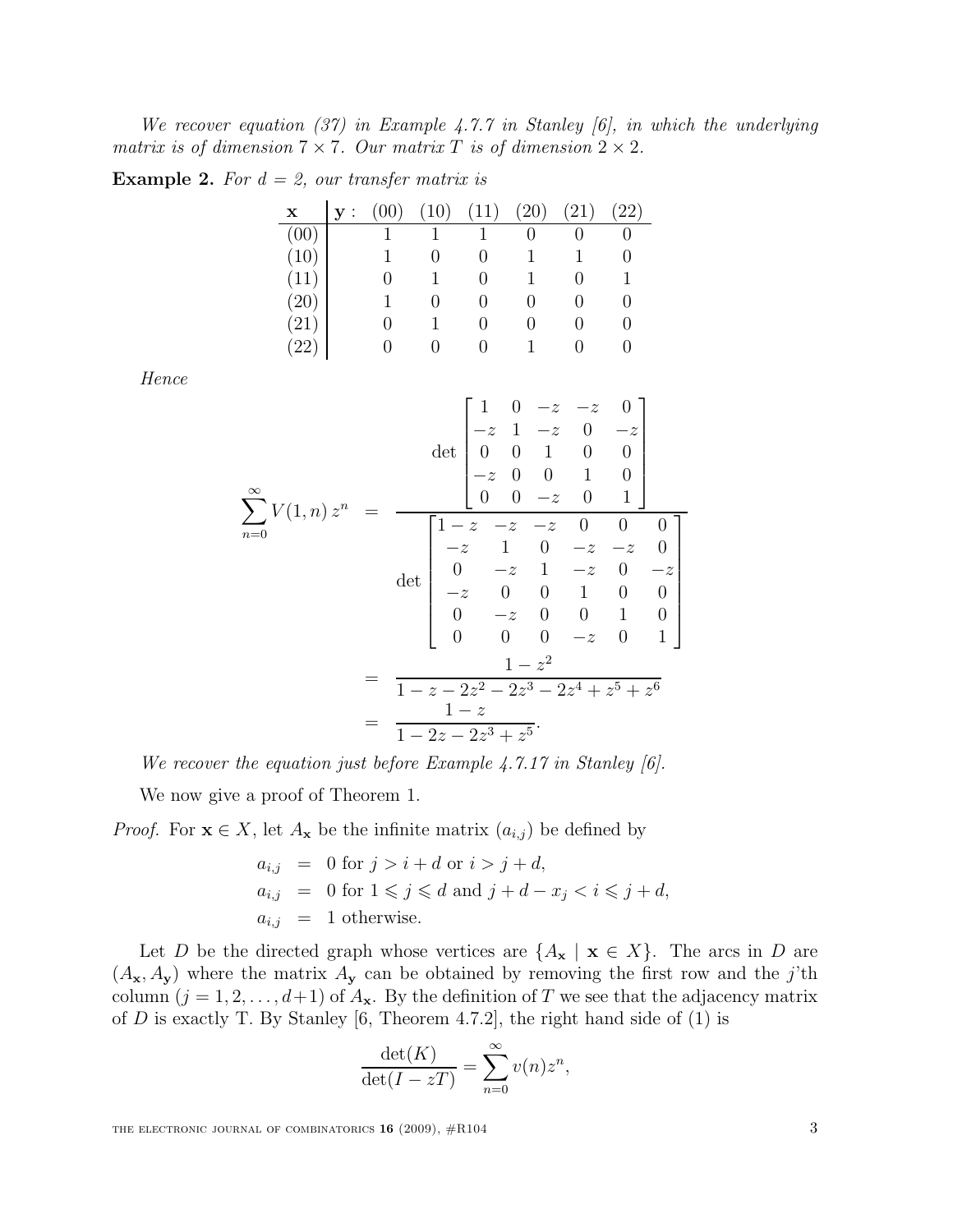where  $v(n)$  is the number of closed walks of length n based at  $A_0$ . We claim that each such walk is in bijection with a permutation in  $T_{d,n}$  so that  $v(n) = V(d, n)$ .

Referring to the original matrix  $A_0$ , in the *i*'th step of the walk we remove row number i and some column, column number  $p_i$  say, where

$$
i - d \leqslant p_i \leqslant i + d.
$$

When the walk of length n is closed, we have removed the first n rows and n column. Since we are left with (a new)  $A_0$ , the removed columns must be exactly the *n* first. This also implies that  $(p_1, p_2, \ldots, p_n)$  must be a permutation in  $T_{d,n}$ .

On the other hand, let  $p = (p_1p_2 \ldots p_n) \in T_{d,n}$ . Define  $h = (h_1, h_2, \ldots, h_n)$  by

$$
h_i = p_i - |\{j < i \mid p_j < p_i\}|.
$$

Since

$$
|\{j < i \mid p_j < p_i\}| \leqslant |\{j \in [n] \mid p_j < p_i\}| = p_i - 1
$$

we have  $h_i \geq 1$ . Further, if  $j \leq p_i - d - 1$ , then  $p_j \leq j + d < p_i$ . Hence

$$
|\{j < i \mid p_j < p_i\}| \geq p_i - d - 1
$$

and so  $h_i \leq d+1$ . Therefore,  $A_{\mathbf{z}^{h_i}}$  is well defined for all i and all  $\mathbf{z} \in X$ .

We will show that the walk corresponding to  $p$  is

$$
A_0A_{0^{h_1}}A_{0^{h_1h_2}}\cdots A_{0^{h_1h_2\cdots h_{n-1}}}A_{0^{h_1h_2\cdots h_{n-1}h_n}}.
$$

Since p is a permutation in  $T_{d,n}$  we see by the argument above that

$$
A_{\mathbf{0}^{h_1h_2\cdots h_{n-1}h_n}} = A_{\mathbf{0}}.
$$

Moreover, we note that at the start of the *i*'th step,  $|\{j \leq i \mid p_j < p_i\}|$  columns to the left of the column  $p_i$  in the original  $A_0$  have already been removed. Therefore, at the *i*'th step, when we remove column  $h_i$  in  $A_{\mathbf{0}^{h_1 h_2 \cdots h_{i-1}}}$ , this is exactly column

$$
|\{j < i \mid p_j < p_i\}| + h_i = p_i
$$

in the original  $A_0$ . Hence, we see that the walk corresponds exactly to the permutation p. ⊔

It may be easier to understand the proof with diagrams, and we illustrate with an example below.

**Example 3.** A permutation  $p \in S_n$  can be represented by the  $n \times n$  matrix  $B = (b_{i,j})$ where  $b_{i,p_i} = 1$  and  $b_{i,j} = 0$  otherwise.

For example, consider  $p = 3142 \in T_{2,4}$ . Then

$$
B = \begin{bmatrix} 0010 \\ 1000 \\ 0001 \\ 0100 \end{bmatrix}.
$$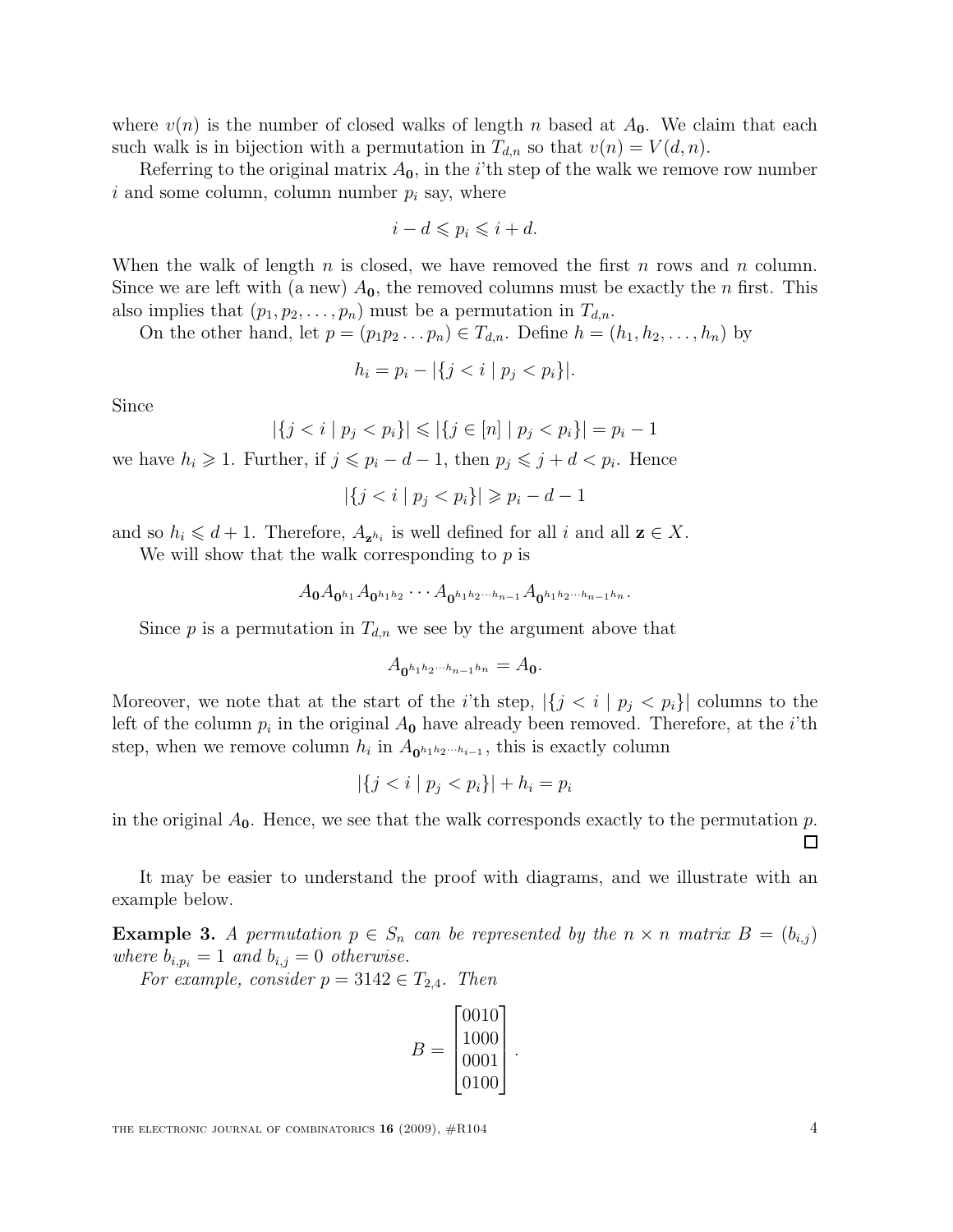Walk illustrated by removing rows/columns:

| $A_{(00)} \rightarrow$ | $A_{(11)} \rightarrow$ | $A_{(10)} \rightarrow$ | $A_{(20)} \rightarrow$ | $A_{(00)}$ |
|------------------------|------------------------|------------------------|------------------------|------------|
| $h_1 = 3$              | $h_2=1$                | $h_3 = 2$              | $h_4=1$                | finished   |
| $***O$                 | 0**                    | $*$ O $*$              | 0**                    | ***        |
| ****                   | ****                   | ****                   | ***                    | ****       |
| *****                  | ****                   | ****                   | ****                   | *****      |
| *****                  | ****                   | *****                  | *****                  | *****      |
| *****                  | *****                  | *****                  | *****                  |            |
| *****                  | *****                  | *****                  |                        |            |
| *****                  | *****                  |                        |                        |            |
| *****                  |                        |                        |                        |            |

Walk illustrated by erasing rows/columns:

| $A_{(00)} \rightarrow$ | $A_{(11)} \rightarrow$ | $A_{(10)} \rightarrow$  | $A_{(20)} \rightarrow$              | $A_{(00)}$            |
|------------------------|------------------------|-------------------------|-------------------------------------|-----------------------|
| $h_1=3$                | $h_2=1$                | $h_3 = 2$               | $h_4=1$                             | finished              |
| $***O$                 | $\cdot$ . $\bullet$    | $\cdot$ . $\bullet$     | $\cdot$ . $\bullet$                 | $\cdot$ . $\bullet$   |
| ****                   | $0***$                 | .                       | .                                   | .                     |
| *****                  | $***$ $**$             | $\cdot * \cdot \circ *$ | . <b>.</b> .                        | $\cdot \bullet \cdot$ |
| *****                  | $* \cdot * * *$        | $* \cdot * * *$         | $0 \cdot \cdot \cdot \times \times$ | $\cdots$              |
| *****                  | <b>.****</b>           | <b>· ****</b>           | $\cdot$ $\cdot$ ***                 | $\cdot$ ***           |
| *****                  | *****                  | *****                   | <b>.****</b>                        | <b>· ****</b>         |
| *****                  | *****                  | *****                   | *****                               | *****                 |
| *****                  | *****                  | *****                   | *****                               | *****                 |

We can easily identify the matrix B in the last diagram.

Figure 1: Diagrams illustrating the first transfer-atrix method

Further, we get  $h = (3, 1, 2, 1)$ . We have (by the definition of  $\mathbf{x}^{j}$ )

$$
(00)3 = (11), (11)1 = (10), (10)2 = (20), (20)1 = (00).
$$

Therefore, the closed walk corresponding to p is

$$
A_{(00)}A_{(11)}A_{(10)}A_{(20)}A_{(00)}
$$
.

The first diagram (in Fig. 1) shows the walk by using the "remove"-process, that is, removing the first row and column  $h_i$  in the *i*'th step).

We write "\*" for "1", blank for "0", and mark the column (and row) to be removed by " $\circ$ ".

The second diagram (in Fig. 1) shows the walk by using an "erase"-process (instead of removing the first row and the  $h_i$ 'th column in the *i*'th step, we just erase these elements by changing "\*" to "<sup>\*</sup> to show the history of the process, moreover, "<sup>o</sup>" from previous steps are marked by  $\mathscr{L}$ .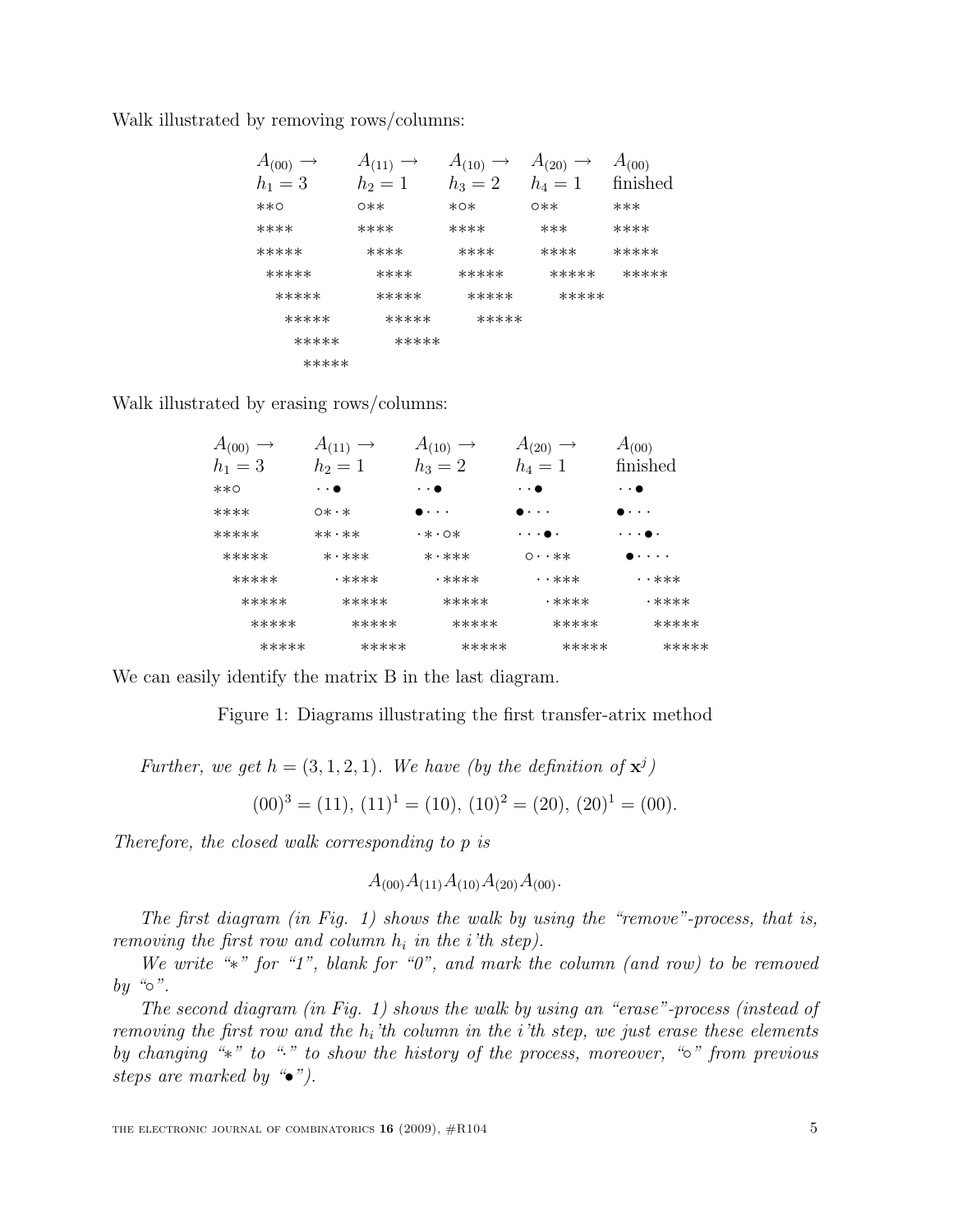### 3 Second transfer-matrix method.

For  $1\leqslant a\leqslant d+1$  and  $1\leqslant b\leqslant d,$  let

$$
X_{a,b} = \{(x_1, x_2, \dots, x_d) \mid a = x_1 \geq x_2 \geq \dots \geq x_b > 0 \text{ and } x_i = 0 \text{ for } i > b\}.
$$

For  $0 \le a \le d$  and  $0 \le b \le d$ , let

$$
Y_{a,b} = \{(x_1, x_2, \dots, x_d) \mid a = x_1 \geq x_2 \geq \dots \geq x_b \geq 0 \text{ and } x_i = 0 \text{ for } i > b\}.
$$

Let

$$
Y = \bigcup_{a=0}^{d-1} Y_{a,d-a}.
$$

For  $y = (y_1, y_2, \ldots, y_b, 0, 0, \ldots, 0) \in X_{a,b}$ , let

$$
\mathbf{y}^{-} = (y_2 - 1, y_3 - 1, \dots, y_b - 1, 0, 0, \dots, 0) \in Y_{y_2 - 1, b - 1}.
$$

For a pair  $\mathbf{x}, \mathbf{y} \in X$ , let  $A_{\mathbf{x}, \mathbf{y}}$  be the infinite matrix  $(a_{i,j})$  be defined by

$$
a_{i,j} = 0 \text{ for } j > i + d \text{ or } i > j + d,
$$
  
\n
$$
a_{i,j} = 0 \text{ for } 1 \leq i \leq d \text{ and } i + d - x_i < j \leq i + d
$$
  
\n
$$
a_{i,j} = 0 \text{ for } 1 \leq j \leq d \text{ and } j + d - y_j < i \leq j + d
$$
  
\n
$$
a_{i,j} = 1 \text{ otherwise,}
$$

We note that in the first row of this matrix, the first  $d + 1 - x_1$  elements are 1, the remaining are 0.

Let  $\leq$  denote the lexicographic ordering, that is

$$
y \leq x
$$
 if  $y = x$  or  $y_i = x_i$  for  $1 \leq i < j$  and  $y_j < x_j$  for some  $j$ .

We define three classes of pairs of sequences:

$$
Z_1 = \{(\mathbf{x}, \mathbf{0}) \mid \mathbf{x} \in Y\},
$$
  
\n
$$
Z_2 = \{(\mathbf{x}, \mathbf{y}) \mid \mathbf{x} \in Y_{a,d-a}, \mathbf{y} \in Y_{b,d-a}, \text{ where } 1 \leq b \leq a \leq d-1 \text{ and } \mathbf{y} \leq \mathbf{x}\},
$$
  
\n
$$
Z_3 = \{(\mathbf{x}, \mathbf{y}^-) \mid \mathbf{x}, \mathbf{y} \in X_{a,d+1-a}, \text{ where } 1 \leq a \leq d \text{ and } \mathbf{x} \leq \mathbf{y}\}.
$$

Let  $Z = Z_1 \cup Z_2 \cup Z_3$ . A relatively simple calculation shows that

$$
|Z| = \frac{1}{2} \binom{2d}{d} + 2^{d-1}.
$$

For  $\mathbf{x}, \mathbf{z} \in Y$ , where  $\mathbf{x} \neq \mathbf{z}$ , define  $U_{\{\mathbf{x},\mathbf{z}\}} = \{A_{\mathbf{x},\mathbf{z}}, A_{\mathbf{z},\mathbf{x}}\}$ . The set of vertices is defined by

$$
\mathcal{M}_2 = \{U_{\{\mathbf{x},\mathbf{z}\}} \mid (\mathbf{x},\mathbf{z}) \in Z\}.
$$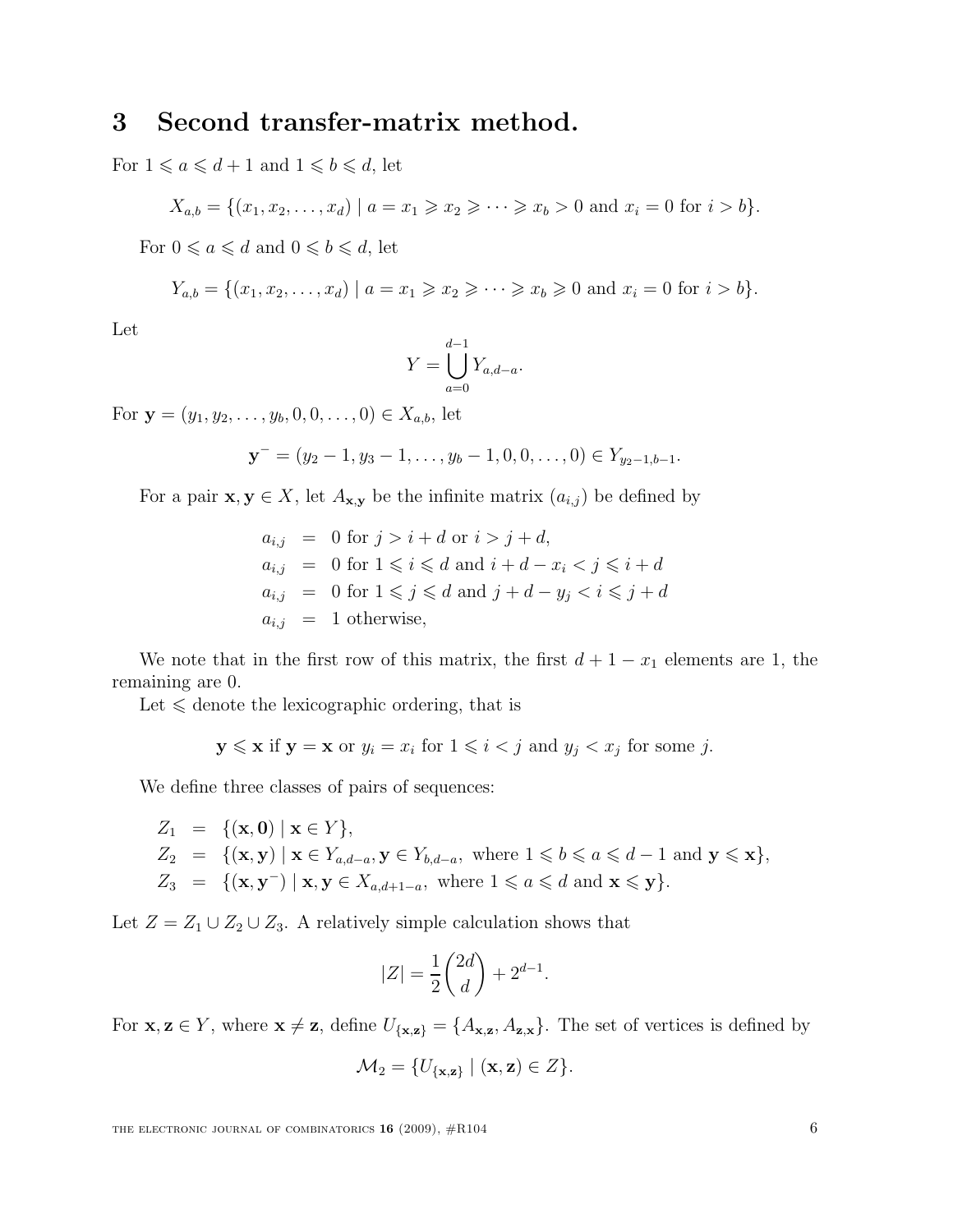Remark. We have  $z \leq x$  for any pair  $(x, z) \in Z$ . Hence, given  $U_{\{u,v\}} \in M_2$ , we can uniquely determine if  $(\mathbf{u}, \mathbf{v}) \in Z$  or  $(\mathbf{v}, \mathbf{u}) \in Z$ .

Consider  $U_{\{\mathbf{x},\mathbf{z}\}} \in \mathcal{M}_2$  where  $(\mathbf{x},\mathbf{z}) \in Z$ . For  $1 \leqslant j \leqslant d+1-x_1$  there is an arc from  $U_{\{\mathbf{x},\mathbf{z}\}}$  to  $U_{\{\mathbf{x}',\mathbf{z}'\}}$ , where

$$
\mathbf{x}' = (x_2, x_3, \dots, x_d, 0)
$$

and

$$
\mathbf{z}'=(z_1+1,z_2+1,\ldots,z_{j-1}+1,z_{j+1},z_{j+2},\ldots,z_d,0).
$$

This is well defined since for the matrix  $A_{\mathbf{x},\mathbf{z}}$ ,

$$
a_{i,d+1-x_1} = 1
$$
 for  $1 \le i \le 2d+1-x_1$ ,

that is, there are no "extra" zeros in column  $d + 1 - x_1$ . Moreover, the set of extra zeros determined by x and the set of extra zeros determined by z are disjoint. We must show that  $U_{\{\mathbf{x}',\mathbf{z}'\}} \in \mathcal{M}_2$ , that is  $(\mathbf{x}',\mathbf{z}') \in Z$  or  $(\mathbf{z}',\mathbf{x}') \in Z$ . We split the proof into cases. **Case** I)  $(\mathbf{x}, \mathbf{z}) \in Z_1$  (where  $(\mathbf{z} = \mathbf{0})$ ). Then  $\mathbf{x} \in X_{a,l}$  where  $1 \leq l \leq d - a$ . Subcase I.a)  $j = 1$ . Then  $\mathbf{z}' = \mathbf{0}$ . Hence  $(\mathbf{x}', \mathbf{z}') \in Z_1$ . Subcase I.b)  $1 < j \le d+1$ . Then  $z' = (1, 1, \ldots, 1, 0, 0, \ldots, 0) \in X_{1, j-1} \subset Y$ . Subsubcase I.b.1)  $z' < x'$ . Then  $(x', z') \in Z_2$ . Subsubcase I.b.2)  $x' = 0$ . Then  $(z', x') \in Z_1$ . Subsubcase I.b.3)  $x' = (1, 1, ..., 1, 0, 0, ..., 0) \in X_{1,i}$  where  $i \leq j-1$ . Then  $(z', x') \in Z_2$ .

**Case II**)  $(\mathbf{x}, \mathbf{y}) \in Z_2$ . Then  $\mathbf{x} \in X_{a,l}$  and  $\mathbf{y} \in X_{b,m}$  where

$$
1 \leqslant b \leqslant a, \ 1 \leqslant l \leqslant d - a, \text{ and } 1 \leqslant m \leqslant d - a.
$$

In this case, we get  $\mathbf{x}' \in X_{x_2,d-1-a} \subset Y_{x_2,d-x_2}$  since

$$
d-1-a = d_1 - x_1 \leqslant d-1 - x_2 < d - x_2.
$$

Subcase II.a)  $j = 1$ . Then  $y' = (y_2, ..., y_m, 0, ..., 0) \in X_{y_2,m-1}$ . If  $y' \leq x'$ , then  $(\mathbf{x}', \mathbf{y}') \in Z_2$  since  $X_{y_2,m-1} \subset Y_{y_2,d-x_2}$ 

$$
(\text{because } m - 1 \leq d - a - 1 < d - x_2).
$$

On the other hand, if  $\mathbf{x}' \leq \mathbf{y}'$ , then

$$
x_2 \le y_2
$$
 and  $d - 1 - a \le d - 1 - b \le d - 1 - y_2 < d - y_2$ 

and so  $\mathbf{x}' \in Y_{x_2,d-y_2}$  and  $(\mathbf{y}', \mathbf{x}') \in Z_2$ . Subcase II.b)  $1 < j \leq m$ . Then

$$
\mathbf{y}' = (y_1 + 1, y_2 + 1, \dots, y_{j-1} + 1, y_{j+1}, \dots, y_m, 0, \dots, 0) \in X_{y_1 + 1, m-1}.
$$

If  $\mathbf{y}' \leq \mathbf{x}'$ , then  $(\mathbf{x}', \mathbf{y}') \in Z_2$  since  $X_{y_1+1,m-1} \subset Y_{y_1+1,d-x_2}$ 

(because 
$$
m-1 \leq d-a-1 < d-x_2
$$
).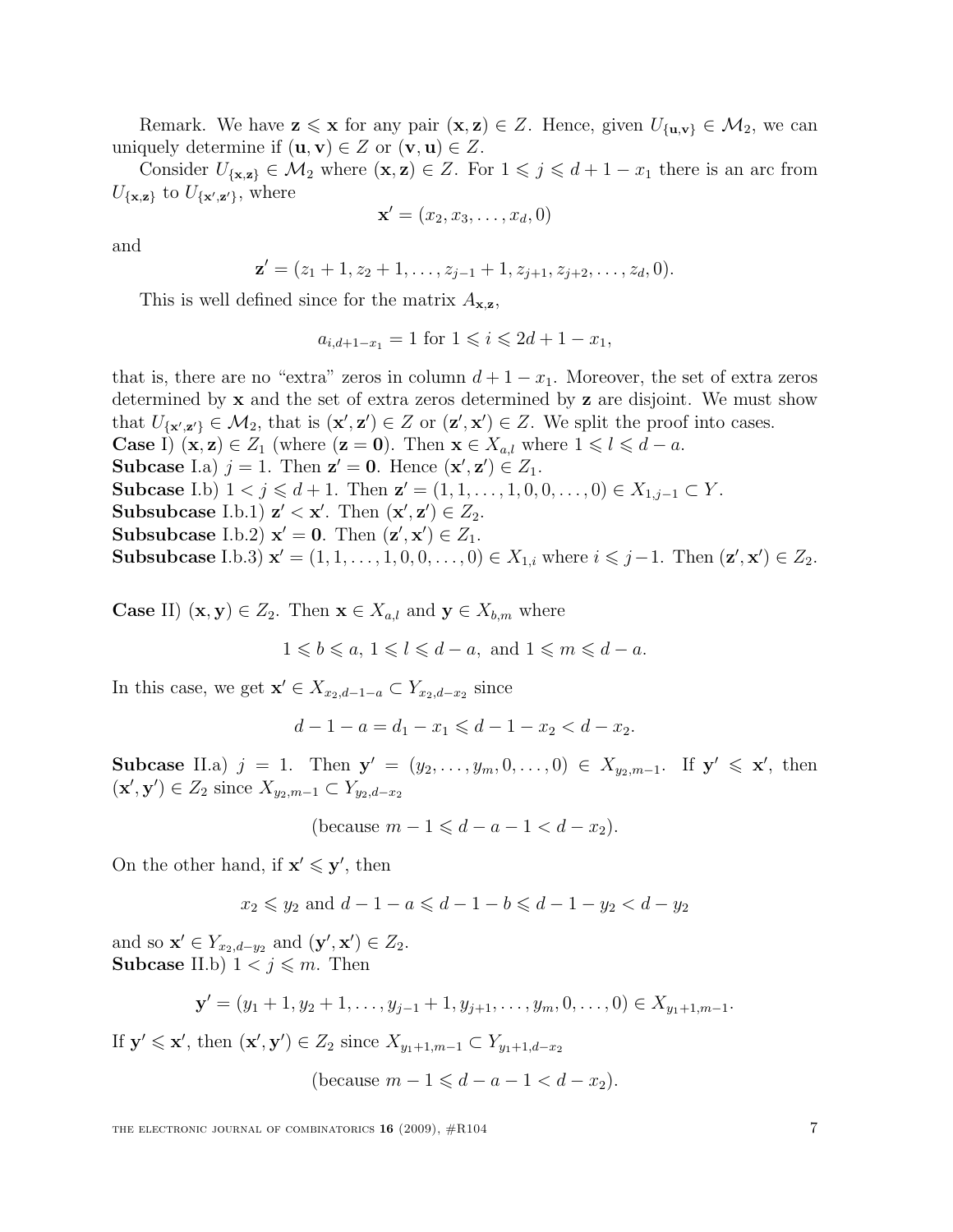On the other hand, if  $\mathbf{x}' \leq \mathbf{y}'$ , we must have  $x_2 \leq y_2 + 1$  and so  $d - x_2 \leq d - y_2$ , that is,  $\mathbf{x}' \in Y_{x_2,d-y_2}$ . Hence then  $(\mathbf{y}', \mathbf{x}') \in Z_2$ . **Subcase** II.c)  $m + 1 \leq j \leq d - a$ . We get

$$
\mathbf{y}' = (y_1 + 1, y_2 + 1, \dots, y_m + 1, 1, \dots, 1, 0, \dots, 0) \in X_{y_1 + 1, j - 1}.
$$

We have  $j-1 \leq d-a-1 < d-x_2$ . Hence if  $\mathbf{y}' \leq \mathbf{x}'$ , then  $(\mathbf{x}', \mathbf{y}') \in Z_2$ . On the other hand, if  $\mathbf{x}' \leq \mathbf{y}'$ , then  $m-1 \leq d-a-1 \leq d-y_1-1$  and so  $\mathbf{x}' \in Y_{x_2,d-y_1-1}$ . Hence  $(\mathbf{y}', \mathbf{x}') \in Z_2.$ 

**Subcase** II.d)  $j = d + 1 - a$ . We get

$$
\mathbf{y}' = (y_1 + 1, y_2 + 1, \dots, y_m + 1, 1, \dots, 1, 0, \dots, 0) \in X_{y_1 + 1, d - a}.
$$

Subsubcase II.d.1)  $y' \le x'$ . Then  $(x', y') \in Z_2$ . Subsubcase II.d.2)  $\mathbf{x}' < \mathbf{y}'$  and  $y_1 + 1 \le a$ . Then  $(\mathbf{y}', \mathbf{x}') \in Z_2$ . **Subsubcase** II.d.3)  $y_1 + 1 = a + 1$ . Note that  $x_1 + 1 = a + 1$ . Let

$$
\mathbf{u} = (a+1, x_2+1, \dots, x_{d-a}+1, 0, \dots, 0).
$$

Then  $\mathbf{u}^- = \mathbf{x}'$ . Since  $\mathbf{y} \leqslant \mathbf{x}$ ,  $\mathbf{y}' \leqslant \mathbf{u}$ . Hence  $(\mathbf{y}', \mathbf{x}') = (\mathbf{y}', \mathbf{u}^-) \in Z_3$ .

**Case III)**  $(x, z) \in Z_3$  where  $z = y^{-}$ ,  $x, y \in X_{a,d+1-a}$  and  $x \leq y$ . In this case, we get  $\mathbf{x}' \in X_{x_2,d-a} \subset Y$ . We have  $\mathbf{z} \in X_{y_2-1,m}$  for some  $m \leqslant d-a$ . Subcase III.a)  $j = 1$ . If  $z' = 0$ , then  $(x', z') \in Z_1$ . Otherwise,  $(x', z') \in Z_2$  or  $(z', x') \in Z_2$ . Subcase III.b)  $j = 1$ . If  $\mathbf{z}' = \mathbf{0}$ , then  $(\mathbf{x}', \mathbf{z}') \in Z_1$ . Otherwise,  $(\mathbf{x}', \mathbf{z}') \in Z_2$  or  $(\mathbf{z}', \mathbf{x}') \in Z_2$ . Subcase III.c)  $1 < j \leq m$ . Then

$$
\mathbf{z}' = (y_2, y_3, \dots, y_{j-1}, y_{j+1} - 1, \dots, y_m - 1, 0, \dots, 0).
$$

Again,  $(\mathbf{x}', \mathbf{z}') \in Z_2$  or  $(\mathbf{z}', \mathbf{x}') \in Z_2$ . **Subcase** III.d)  $m + 1 \leqslant j \leqslant d + 1 - a$ . Then

$$
\mathbf{z}' = (y_2, y_3, \dots, y_m, 1, \dots, 1, 0, \dots, 0).
$$

Subsubcase III.d.1)  $j \leq d - a$  or  $y_2 < a$ . Then  $(\mathbf{x}', \mathbf{z}') \in Z_2$  or  $(\mathbf{z}', \mathbf{x}') \in Z_2$ . **Subsubcase** III.d.2)  $j = d + 1 - a$  and  $y_2 = a$ . Then  $z \in X_{a,d-a}$  and so  $(x', z') \in Z_2$  or  $(z', x') \in Z_2$  also in this case.

An *n* step path from  $U_{\{0,0\}}$  to  $U_{\{0,0\}}$  will remove the first *n* rows and the first *n* columns of  $A_{0,0}$ . Hence, it corresponds to a permutation.

To describe the path that corresponds to a given permutation  $p \in T_{d,n}$  is similar to the first transfer-matrix method, but a little more involved. Let  $p \in T_{d,n}$ , let B be the matrix corresponding to  $p$ , and let  $q$  be the permutation corresponding to the transposed of B.

We start with  $A_{0,0}$ . Let  $A_{\mathbf{x},\mathbf{z}}$  be the matrix we have after  $k-1$  steps. Let the first row of  $A_{\mathbf{x},\mathbf{z}}$  be row number r and the first column of  $A_{\mathbf{x},\mathbf{z}}$  be column number s of the original  $A_{0,0}$ . Let the number of erased columns j such that  $j < p_r$  be  $t_k$  and the number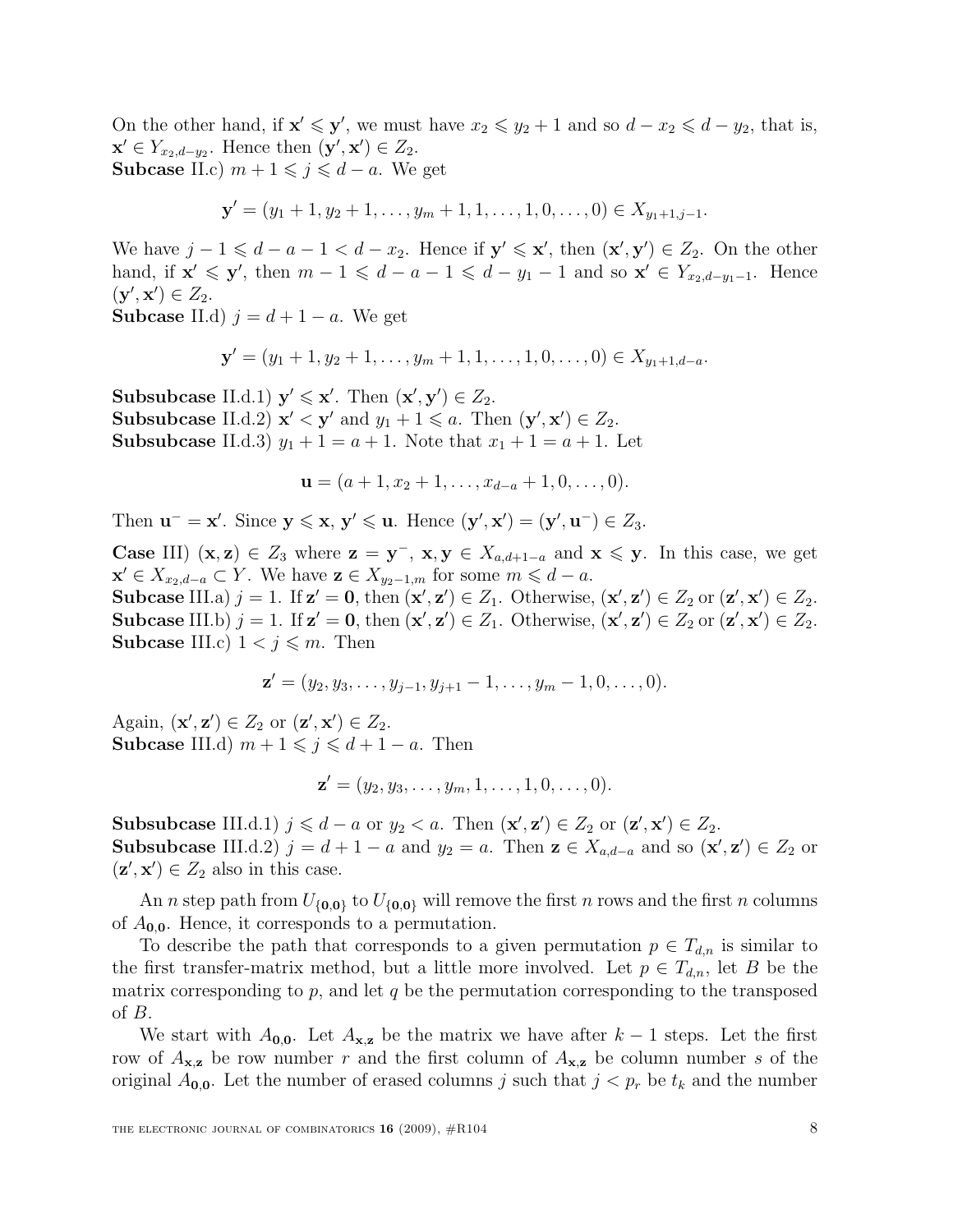of erased rows i such that  $i < q_s$  be  $u_k$ . Since  $A_{0,0}$  has a 1 in position  $(r, p_r)$ ,  $A_{\mathbf{x},\mathbf{z}}$  must have a 1 in position  $(1, p_r - t_k)$ . Similarly, it has a 1 in position  $(q_s - u_k, 1)$ . In the k'th step, if  $\mathbf{x} \leq \mathbf{z}$ , then remove the first row of  $A_{\mathbf{x},\mathbf{z}}$  and column number  $p_r - t_k$ . Similarly, if  $x > z$ , then remove the first column and row number  $q_s - u_k$ . By this process, in each step we remove a row/column pair corresponding to a 1 in matrix  $B$ . Hence, the path corresponds exactly to the permutation p.

**Example 4.** For  $d = 2$ , the vertices are

| $v_1$               |              | v <sub>2</sub>  | $v_3$                                                                                                                   | $v_4$         | $v_5$               |
|---------------------|--------------|-----------------|-------------------------------------------------------------------------------------------------------------------------|---------------|---------------------|
| $U_{\{(00),(00)\}}$ |              |                 | $U_{\{(10),(00)\}}$ $U_{\{(10),(10)\}}$ $U_{\{(11),(00)\}}$                                                             |               | $U_{\{(20),(00)\}}$ |
|                     |              |                 |                                                                                                                         |               |                     |
|                     |              |                 | $A_{(00),(00)} \rightarrow A_{(11),(00)} \rightarrow A_{(10),(00)} \rightarrow A_{(00),(10)} \rightarrow A_{(00),(00)}$ |               |                     |
| $***O$              |              |                 |                                                                                                                         |               |                     |
| ****                | $O* \cdot *$ |                 |                                                                                                                         |               |                     |
| *****               |              | $***$ $**$      | <b>• * • **</b>                                                                                                         | ・・・の*         |                     |
| *****               |              | $* \cdot * * *$ | $0 \cdot * * *$                                                                                                         |               |                     |
| *****               |              | <b>• ****</b>   | <b>• ****</b>                                                                                                           | <b>• ****</b> | • • ***             |
| *****               |              | *****           | *****                                                                                                                   | *****         | • ****              |
| *****               |              | *****           | *****                                                                                                                   | *****         | *****               |
| *****               |              | *****           | *****                                                                                                                   | *****         | *****               |



The transfer matrix is

|  | $\begin{array}{c cccc} v_1 & v_2 & v_3 & v_4 & v_5 \\ \hline v_1 & 1 & 1 & 0 & 1 & 0 \\ v_2 & 1 & 1 & 0 & 0 & 0 \\ v_3 & 1 & 0 & 0 & 0 & 1 \\ v_4 & 0 & 1 & 1 & 0 & 0 \\ v_5 & 1 & 0 & 0 & 0 & 0 \\ \end{array}$ |  |  |
|--|------------------------------------------------------------------------------------------------------------------------------------------------------------------------------------------------------------------|--|--|

Hence

$$
\frac{\det(K)}{\det(I - zT)} = \frac{\det(K)}{\det(I - zT)} = \frac{\det(K)}{\det(I - zT)} = \frac{\det(K)}{\det(I - zT)} = \frac{1 - z}{1 - z - 2z - 2z + 25}
$$
\n
$$
\det\begin{bmatrix}\n1 - z & -z & 0 & -z & 0 \\
-z & 1 - z & 0 & 0 & 0 \\
-z & 0 & 1 & 0 & -z \\
0 & -z & -z & 1 & 0 \\
-z & 0 & 0 & 0 & 1\n\end{bmatrix} = \frac{1 - z}{1 - 2z - 2z^3 + z^5}
$$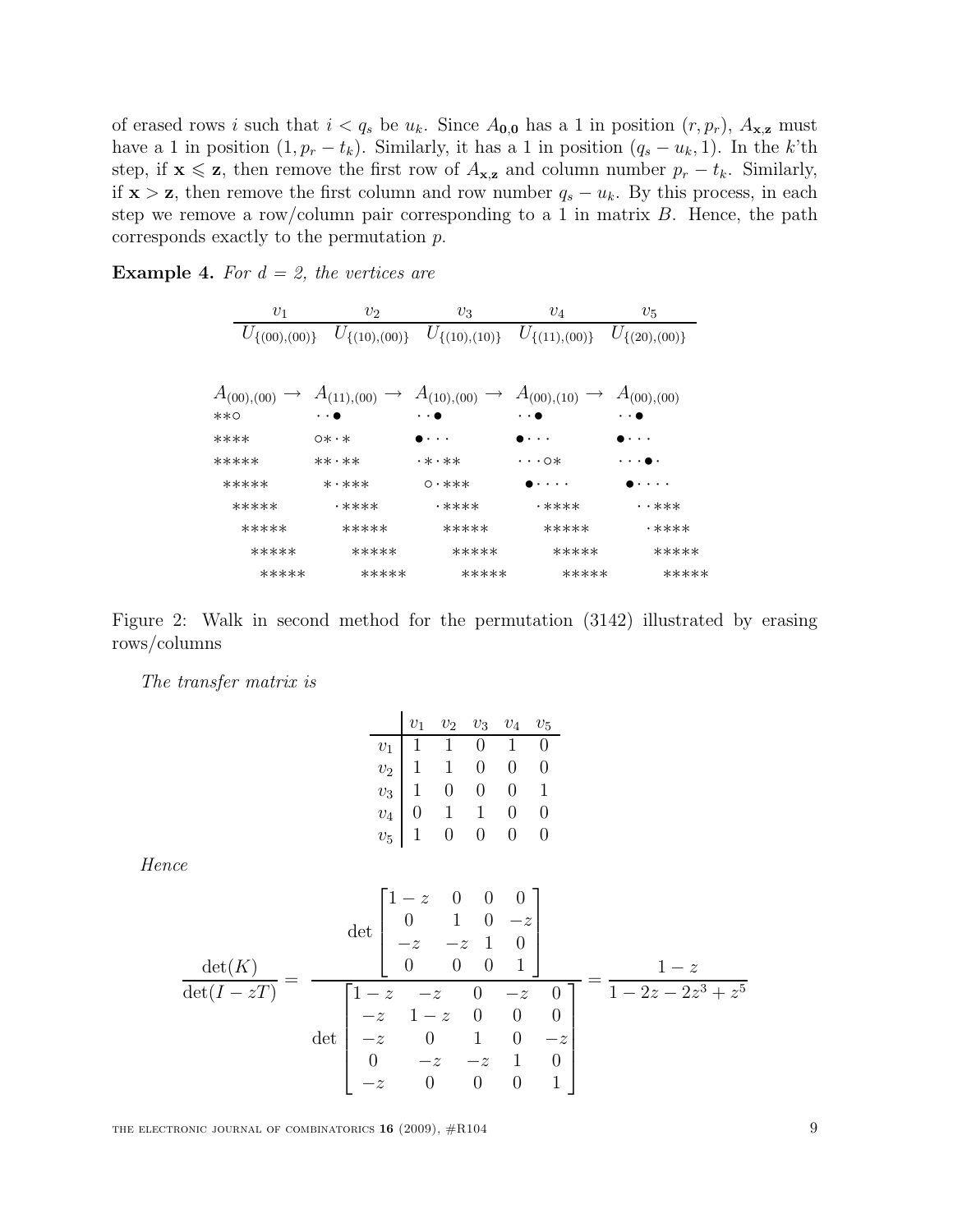as before, but now with a 5×5 matrix. Also gcd( $\det(K)$ ,  $\det(I-Tz)$ ) = 1 in this case. The diagram in Fig. 2 shows the walk for the permutation (3142) by using the "erase"-process for this graph.

# 4 On deg  $f_d(z)$  and deg  $g_d(z)$ .

In Theorem 1 we showed that the generating function for  $V(d, n)$  is a rational function  $f_d(z)/g_d(z)$ .

**Theorem 2.** For all  $d \geq 1$  we have

$$
\deg f_d(z) \leqslant \deg g_d(z) - 2d. \tag{2}
$$

*Proof.* Consider the matrix K in Theorem 1. Since  $t_{(d00...0),y} = 1$  only for  $y = (000...0)$ , the row  $(d00...0)$  in K contains a single 1 (in column  $(d00...0)$ ) and zeros otherwise. Hence we can remove row and column  $(d00...0)$  in K without changing the value of  $\det(K)$ . Similarly,  $t_{(dd00...0),y} = 1$  only for  $y = (d00...0)$ . Hence, the reduced matrix K contains a single 1 in row  $(dd00\ldots0)$  and so row and column  $(dd00\ldots0)$  in K can also be removed without changing the value of  $\det(K)$ . The same argument and induction shows that we can remove all d rows and columns  $(dd\dots d00\dots 0)$ .

Column  $(111 \dots 1)$  contains a single 1 since  $t_{\mathbf{x},(111\dots 1)} = 1$  only for  $\mathbf{x} = (000 \dots 0)$ . Hence row and column  $(111 \dots 1)$  can also be removed without changing the value of det(K). In general, for  $1 \le r \le d$ ,  $t_{\mathbf{x},(rrr...r)} = 1$  only for  $\mathbf{x} = (r-1, r-1, r-1, \ldots, r-1)$ . Hence, induction shows that all rows and columns  $(rrr \dots r)$  can also be removed without changing the value of det(K) for  $r = 1, 2, \ldots, d-1$  (note that  $(dd \ldots d)$  has already been removed). In all we can remove  $2d - 1$  row/column pairs. The reduced matrix with the same determinant as K has dimension  $2r$  less than the dimension of T.  $\Box$ 

The second transfer-matrix method shows that

$$
\deg g_d(z) \leq |Z| = 2^{d-1} + \frac{1}{2} \binom{2d}{d}.
$$
\n(3)

We have computed the generating functions for  $d \leq 6$ . They are listed in the appendix of  $[3]$ . For these examples, we have equality in both  $(3)$  and  $(2)$ . This limited evidence indicate that we may have equality in both (3) and (2) in general. In particular, this would imply that

$$
\gcd(\det(K)), \det(I - zT)) = 1
$$

for the second transfer-matrix method, and that the matrix in the second transfer-matrix method is smallest possible for any transfer-matrix for this problem.